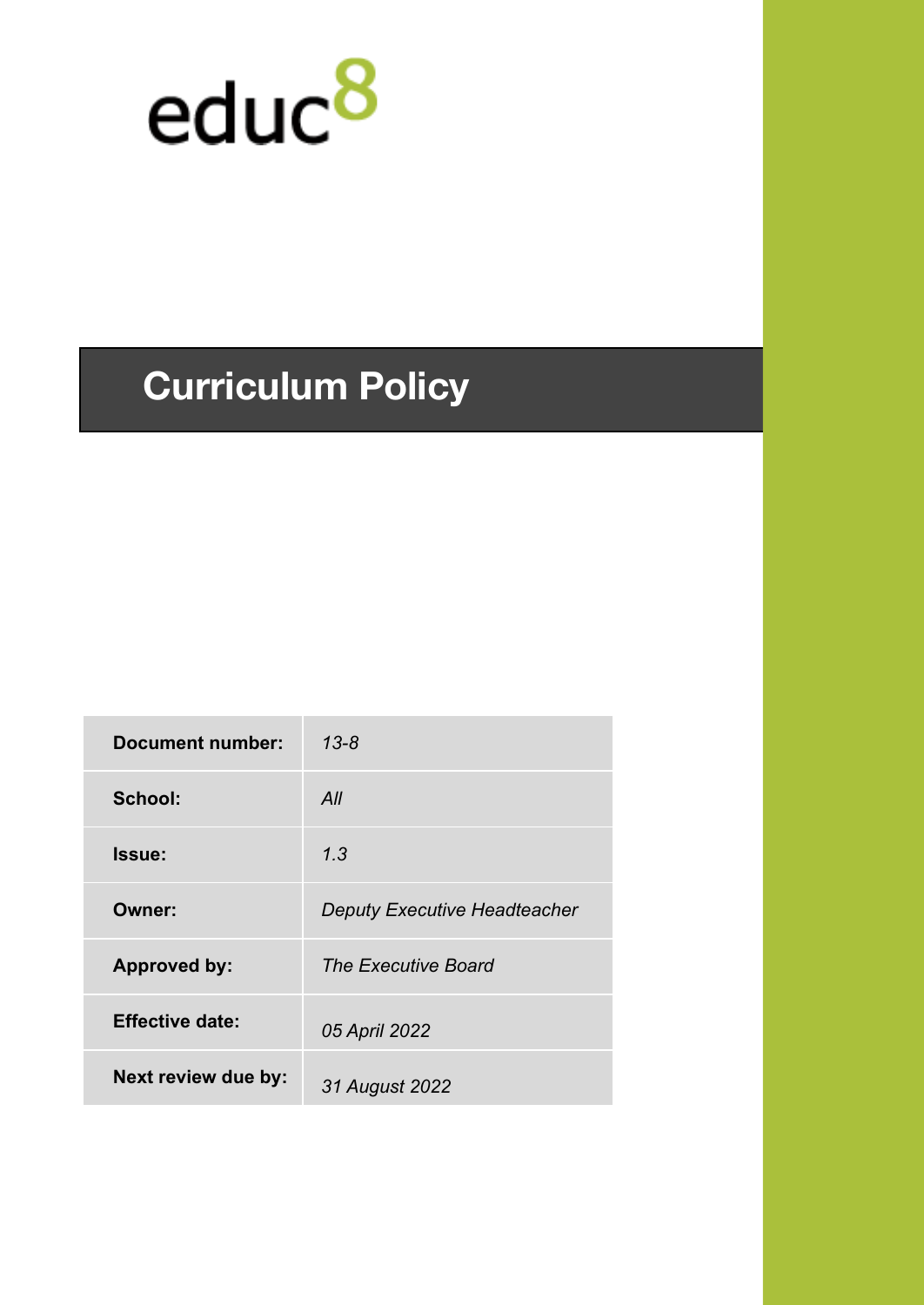| <b>Policy</b>                      | Document #: | Issue:             |
|------------------------------------|-------------|--------------------|
| Educ <sub>8</sub>                  | $13 - 8$    | 1.3                |
| Title:<br><b>Curriculum Policy</b> |             | Page #:<br>2 of 22 |

# <span id="page-1-0"></span>**1. Contents**

| <b>Contents</b>                                                          | $\boldsymbol{2}$ |
|--------------------------------------------------------------------------|------------------|
| <b>Issue and Revision History</b>                                        | 3                |
| <b>Summary</b>                                                           | 4                |
| <b>Document Release</b>                                                  | 6                |
| <b>Purpose</b>                                                           | $\overline{7}$   |
| <b>Scope</b>                                                             | 8                |
| <b>Definitions and Acronyms</b>                                          | 8                |
| <b>Policy</b>                                                            | 9                |
| 8.1 Curriculum Aims                                                      | 9                |
| Mutual respect and tolerance of those with different faiths and beliefs. | 11               |
| 8.2 Equality and Diversity                                               | 13               |
| 8.2.1 Embedding Protected Characteristics                                | 13               |
| 8.3 Roles and Responsibilities                                           | 14               |
| 8.3.1 The Executive Board will ensure that:                              | 14               |
| 8.3.2 The Quality Assurance Manager will ensure that:                    | 14               |
| 8.3.3 The SLT will ensure that:                                          | 15               |
| 8.3.4 The Executive Head and Quality Assurance Manager will ensure that: | 15               |
| 8.3.5 Head of Schools, Subject leads and Tutors will:                    | 16               |
| 8.3.6 Learners will:                                                     | 17               |
| 8.3.7 Parents/Carers will:                                               | 17               |
| 8.4 Curriculum Plans, Timetables, and Grouping                           | 17               |
| 8.4.1 Curriculum Plans                                                   | 18               |
| 8.4.2 Timetables                                                         | 18               |
| 8.4.2.1 Vocational Carousel                                              | 19               |
| 8.4.2.2 Topic Learning                                                   | 19               |
| 8.4.2.3 Form Time                                                        | 20               |
| 8.4.3 Grouping                                                           | 20               |
| <b>Metrics</b>                                                           | 21               |
| <b>Quality Records</b>                                                   | 21               |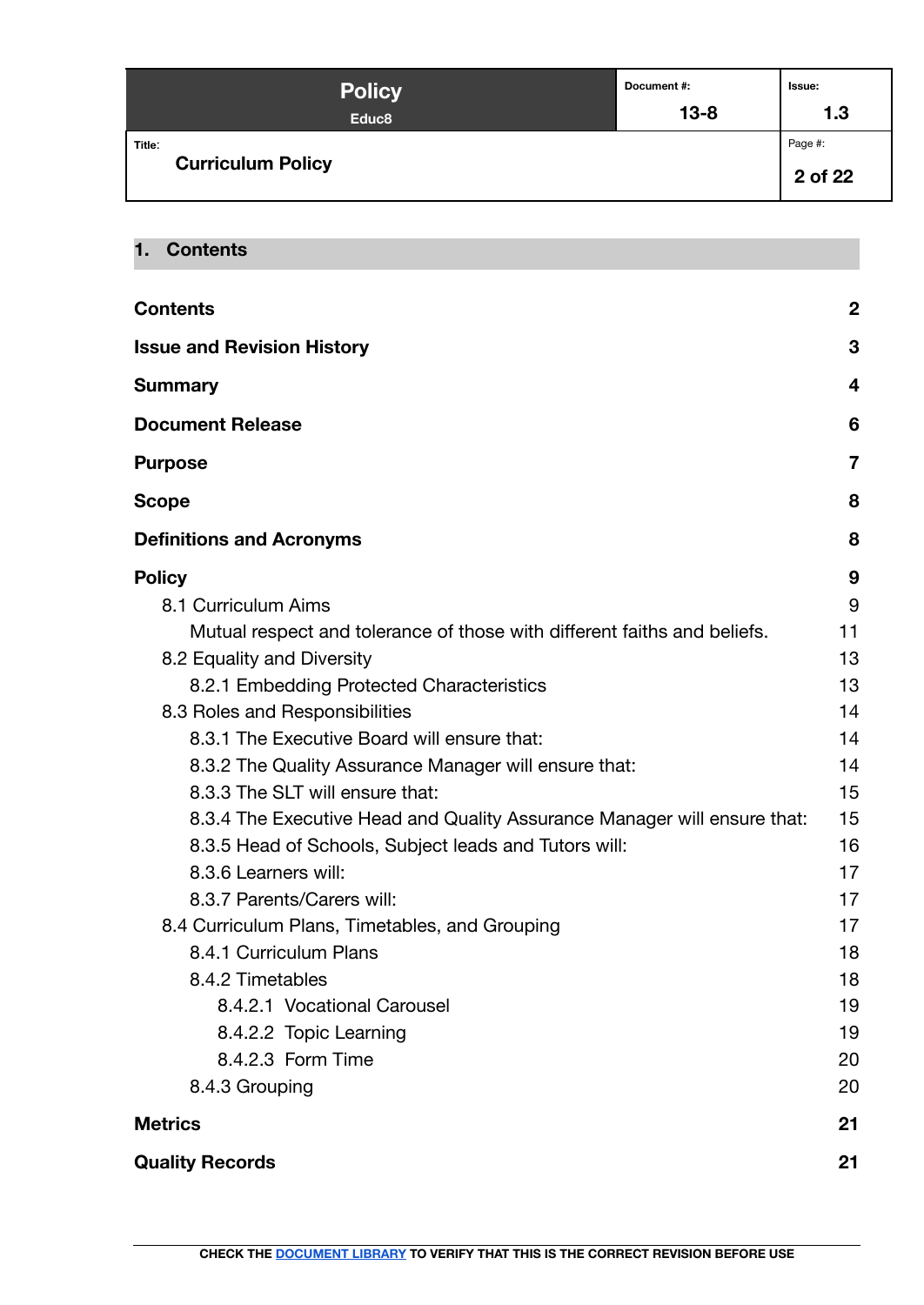| <b>Policy</b>                      | Document #: | Issue:             |
|------------------------------------|-------------|--------------------|
| Educ <sub>8</sub>                  | $13 - 8$    | 1.3                |
| Title:<br><b>Curriculum Policy</b> |             | Page #:<br>3 of 22 |

# <span id="page-2-0"></span>**2. Issue and Revision History**

| <b>Issue</b> | <b>Description</b>                                                                                                                                                                                                                                                                                                                                                                                         | <b>Author</b> | <b>Effective</b><br><b>Date</b> |
|--------------|------------------------------------------------------------------------------------------------------------------------------------------------------------------------------------------------------------------------------------------------------------------------------------------------------------------------------------------------------------------------------------------------------------|---------------|---------------------------------|
| 1.0          | <b>Initial Release</b>                                                                                                                                                                                                                                                                                                                                                                                     | D. Payne      | 01/08/18                        |
| 1.1          | <b>Annual Review</b>                                                                                                                                                                                                                                                                                                                                                                                       | O. Howell     | 15/10/21                        |
| 1.2          | 3 Summary - updated                                                                                                                                                                                                                                                                                                                                                                                        | O. Howell     | 07/02/22                        |
|              | 6 Scope - added references to 3 new<br>policies                                                                                                                                                                                                                                                                                                                                                            |               |                                 |
|              | 8.1 Updated                                                                                                                                                                                                                                                                                                                                                                                                |               |                                 |
|              | 8.2 Equality and Diversity - added<br>protected characteristics                                                                                                                                                                                                                                                                                                                                            |               |                                 |
| 1.3          | 3 Summary - Updated to include Boxall<br>Profiling<br>8.3 Roles and responsibilities update to<br>include Boxall profiling and reporting<br>8.1 Curriculum Aims - updated<br>8.4.1 Curriculum Plans - reference codes<br>updated<br>8.4.2 Timetables - updated<br>8.4.2.1 Carousel learning - changed to<br>Vocational Carousel with update<br>8.4.2.2 Topic Learning - Added<br>8.4.2.3 Form time - Added | O. Howell     | 04/03/22                        |
|              | 8.4.3 Grouping - Updated                                                                                                                                                                                                                                                                                                                                                                                   |               |                                 |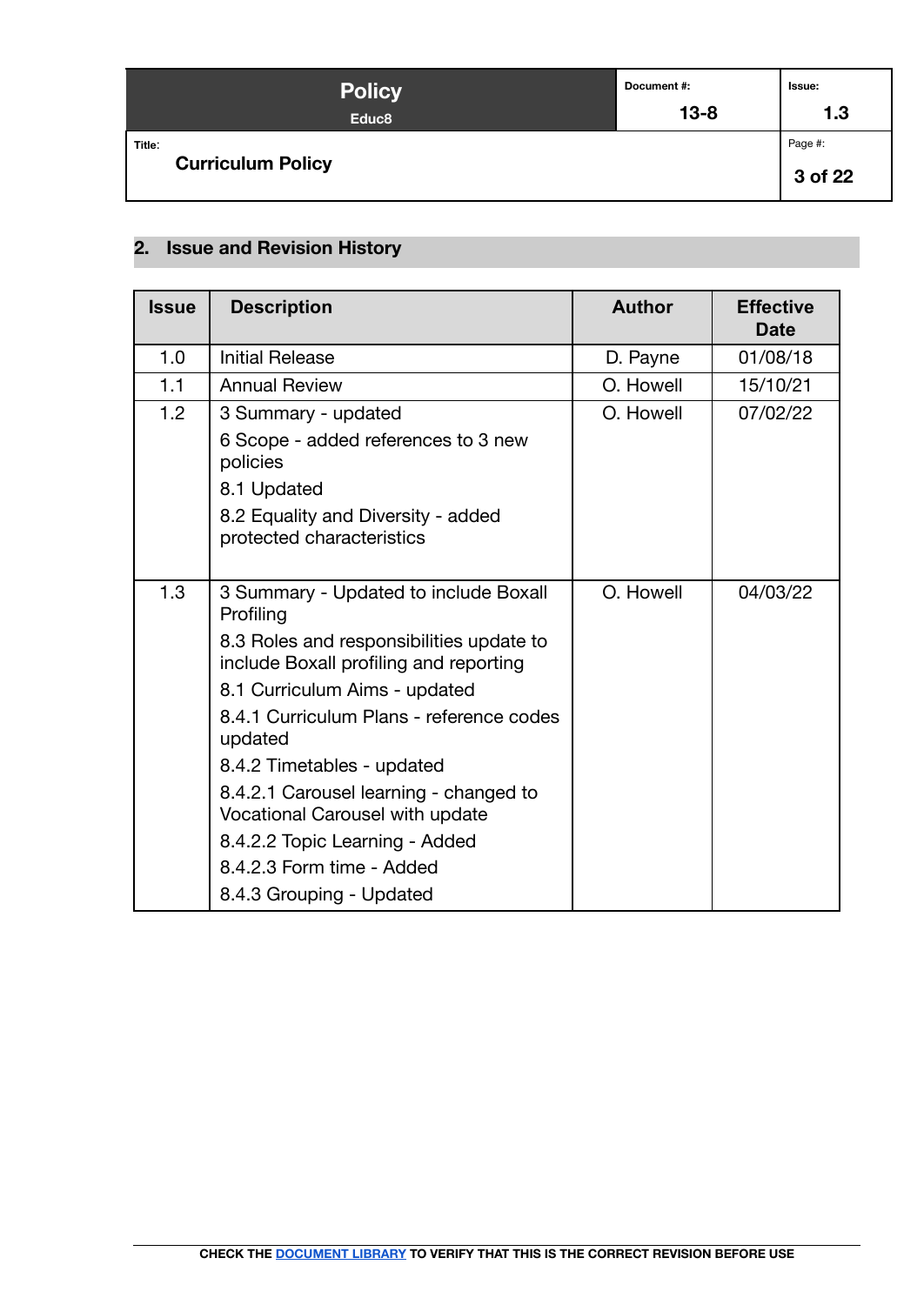| <b>Policy</b>                      | Document #: | Issue:             |
|------------------------------------|-------------|--------------------|
| Educ <sub>8</sub>                  | $13 - 8$    | 1.3                |
| Title:<br><b>Curriculum Policy</b> |             | Page #:<br>4 of 22 |

# <span id="page-3-0"></span>**3. Summary**

Educ8 offers a broad and balanced curriculum which aims to meet the needs of all learners on roll. Educ8 will achieve this by focussing on a blend of core and vocational subjects combined with personal development and enrichment opportunities. At Educ8, these protected characteristics are actively promoted through:

- Our school vision, mission and values.
- Educ8's School behaviour policy
- Adults are seen as key role models in our school community.
- Active engagement with learners, parents and carers.
- British Value themed lessons and activities throughout the school year.
- Discussions within curriculum subjects taking a cross curricular approach
- PSHE lessons including RSE
- Work Placements
- External trips
- Guest Speakers

Our core curriculum including English, Maths and PSHE, forms the foundation of our learning as Educ8's primary focus is on supporting learners back into a mainstream education or onto a positive Post 16 destination. Our PSHE delivery model is crucial in achieving this as it has been designed to cover a vast range of topics to help learners gain knowledge, skills and understanding for adult life.

In order for our learners to become well respected citizens and play an active part in their community, they must understand the opportunities, responsibilities and experiences that may come their way in future life. Educ8 actively promotes the Spiritual, Moral, Social and Cultural development of learners both in school and in society.

Educ8s Core Curriculum will consist of the following: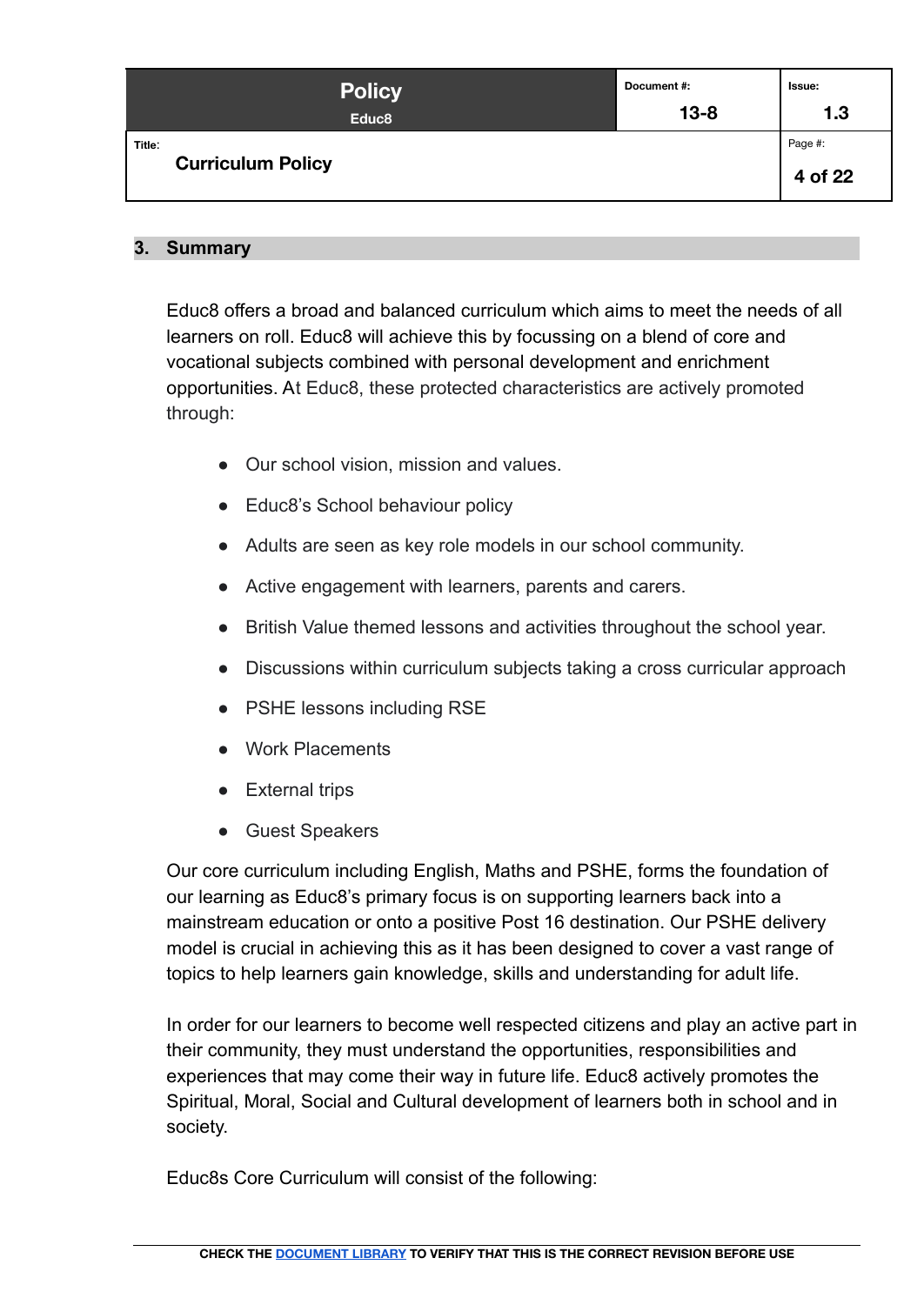| <b>Policy</b>                      | Document #: | lssue:             |
|------------------------------------|-------------|--------------------|
| Educ <sub>8</sub>                  | $13 - 8$    | 1.3                |
| Title:<br><b>Curriculum Policy</b> |             | Page #:<br>5 of 22 |

- English
- Maths
- PSHE

Educ8 delivers the following subjects across the curriculum using a project based approach. We call this 'Topic' and it includes the following:

- Physical Education
- Science
- British Values
- History
- **•** Geography
- Creative
- Human and Social
- ICT
- ●

Educ8 is able to offer the following BTEC vocational courses:

- Construction
- Art and Design
- Hospitality and Tourism
- Hair and Beauty
- Sport
- Public Services
- Health and Social Care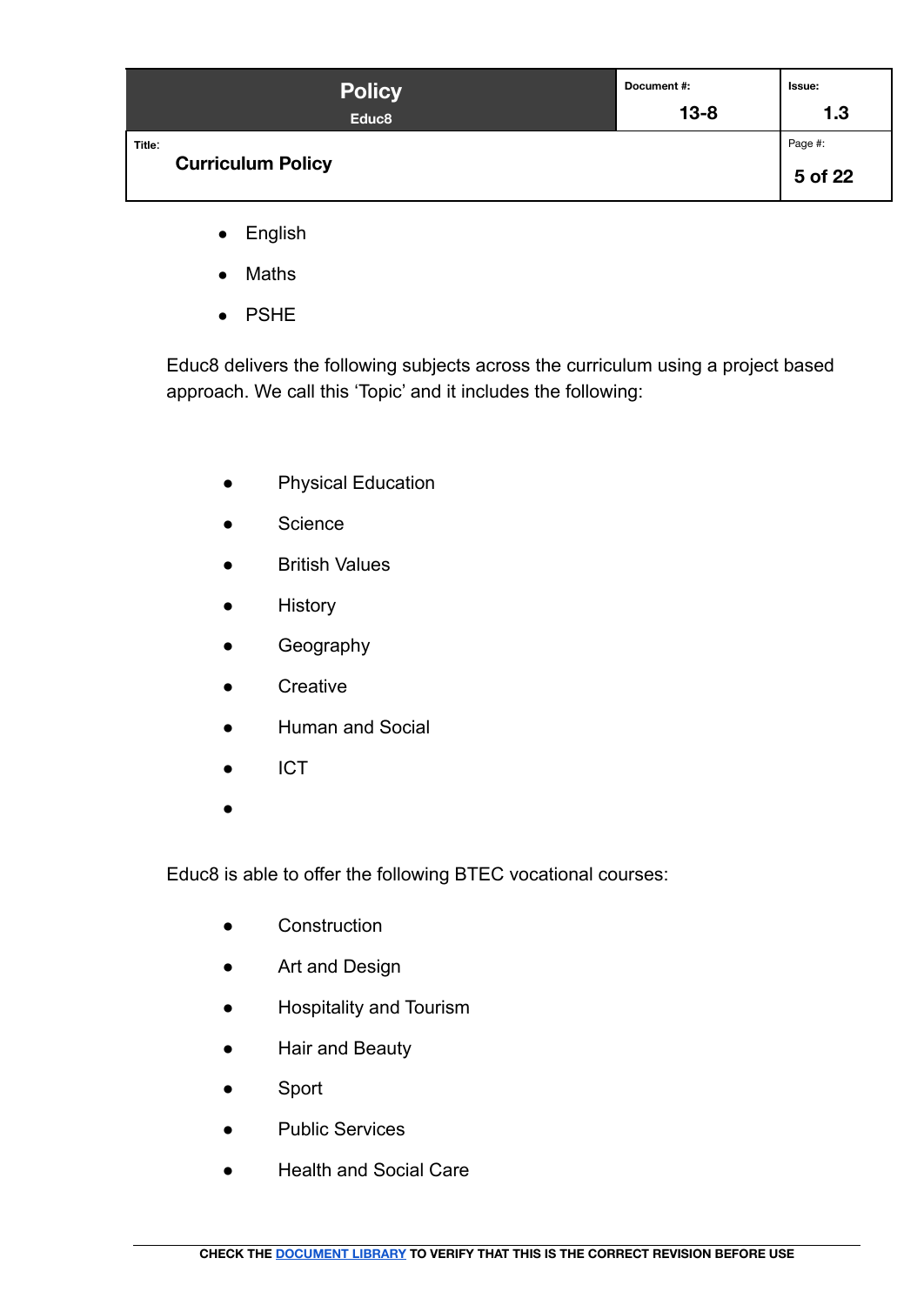| <b>Policy</b>                      | Document#: | Issue:             |
|------------------------------------|------------|--------------------|
| Educ <sub>8</sub>                  | $13 - 8$   | 1.3                |
| Title:<br><b>Curriculum Policy</b> |            | Page #:<br>6 of 22 |

- Caring for Children Under 5
- **Transport and Vehicle**

Specific courses are agreed in advance of the academic year and referenced within the curriculum plan.

Educ8s curriculum is on offer for learners within years 9, 10 and 11. Within core and vocational subjects all year groups will follow the curriculum. PSHE has tailored learning outcomes for Year 9 learners and years 10 and 11. All learners will have an individual tailored pathway within our functional skills curriculum based on their individual needs. All learners will receive support with there social, emotional and behavioural development throughout the whole curriculum.

Educ8 ensures that we actively promote the key fundamental British values of:

- Democracy
- The rule of law
- Individual liberty
- Mutual respect and tolerance of those with different faiths and beliefs.

These values are embedded through the Educ8 curriculum, and are further nurtured through the school's ethos and promotion of spiritual, moral, social and cultural (SMSC) understanding.

# <span id="page-5-0"></span>**4. Document Release**

This document has been reviewed in accordance with the Educ8 Quality System and the requirements of this policy/procedure. Staff have been made aware of its issue, including any updates/amendments to its contents and where necessary appropriate training has been provided to those staff.

Where policies are available for download online, the previous version is removed and this new version replaces it.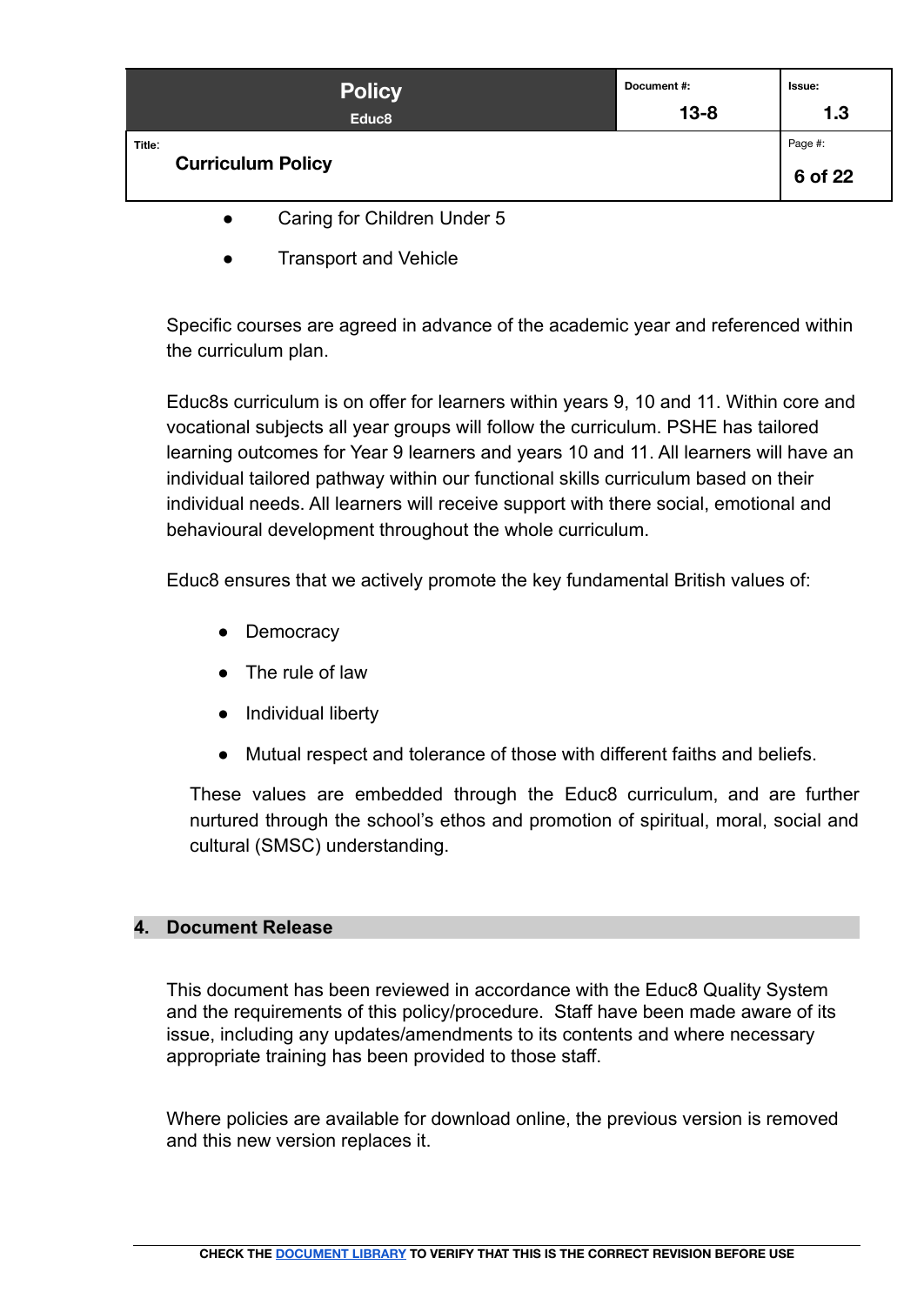| <b>Policy</b>                      | Document#: | Issue:             |
|------------------------------------|------------|--------------------|
| Educ <sub>8</sub>                  | $13 - 8$   | 1.3                |
| Title:<br><b>Curriculum Policy</b> |            | Page #:<br>7 of 22 |

The release of this document is indicated by the effective date.

# <span id="page-6-0"></span>**5. Purpose**

The purpose of Educ8's curriculum policy is to:

- Lead to qualifications that are of worth for employers and for entry to A-Levels, International Baccalaureate and vocational courses
- Fulfil statutory requirements
- Enable learners to fulfil their potential
- Meet the needs of young people of all abilities in the provision
- Provide equal access for all learners to a full range of learning experiences beyond statutory guidelines
- Prepare learners to make informed and appropriate choices at the end of, KS4 and beyond
- Help learners develop lively, enquiring minds, an ability to question and argue rationally and an ability to apply themselves to tasks and physical skills
- Include the following characteristics: breadth, depth, balance, relevance, differentiation, progression, continuity and coherence
- Ensure continuity and progression with the provision and between phases of education, increasing learners' choice during their provision career
- Foster teaching styles which will offer and encourage a variety of relevant learning opportunities
- Help learners to use language and number effectively
- Help learners develop personal moral values, respect for religious values and tolerance of other races' beliefs and ways of life
- Help learners understand the world in which they live
- Ensure that the curriculum incorporates, and is improved and extended as far as possible
- Design a Key Stage 4 curriculum which meets the needs of learners which will focus on the core skills of numeracy and literacy and develop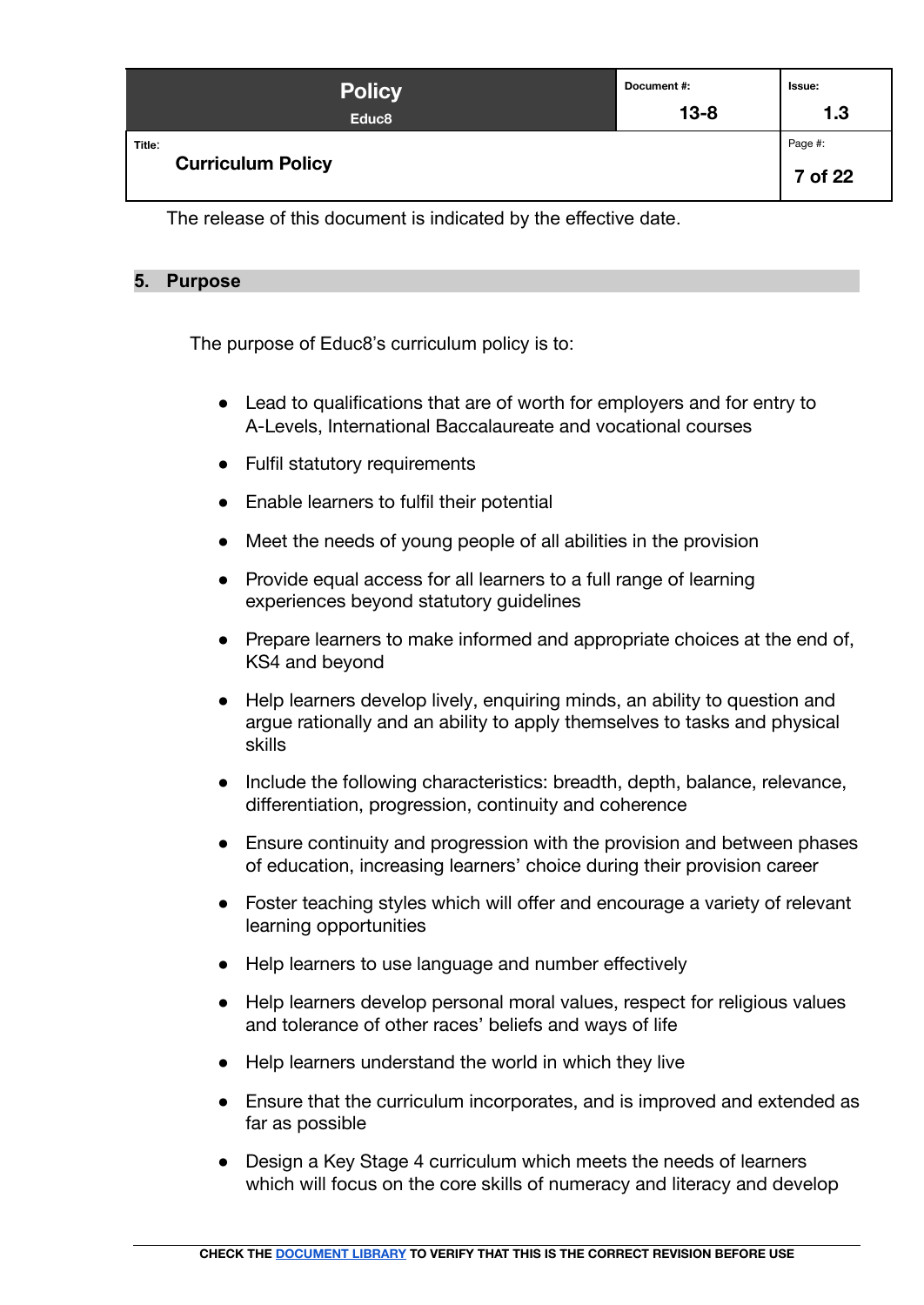| <b>Policy</b>                      | Document #: | Issue:             |
|------------------------------------|-------------|--------------------|
| Educ <sub>8</sub>                  | $13 - 8$    | 1.3                |
| Title:<br><b>Curriculum Policy</b> |             | Page #:<br>8 of 22 |

the personal, learning and thinking skills of all learners. To meet expectations of parents and wider society

- Benefit other secondary and the feeder primary provisions
- Provide additional support to learners who fall within one of the 3 SEND Categories identified within Educ8's **[13-9 SEN & Disability](https://docs.google.com/document/d/1J5mt4iObM2SMq5oLQuMWGYH6FnTfVwXV759TFISeAE8/edit#) [Policy](https://docs.google.com/document/d/1J5mt4iObM2SMq5oLQuMWGYH6FnTfVwXV759TFISeAE8/edit#)**.

#### <span id="page-7-0"></span>**6. Scope**

This policy applies to all delivery staff within school, the SLT, and Executive Board. It is designed to reach all learners and include parents/carers.

This policy should be read in conjunction with:

- **[13-9 SEN & Disability Policy](https://docs.google.com/document/d/1J5mt4iObM2SMq5oLQuMWGYH6FnTfVwXV759TFISeAE8/edit#)**
- **[13-12 Marking, Assessment Recording & Reporting Policy](https://docs.google.com/document/d/1_b5JZUgoGhhZlXtCYJmubdzJMEJD3DlzZBgTqlD38Bk/edit)**
- **● [13-14 PSHE/RSE Policy](https://docs.google.com/document/d/1Uz1RgDySZhGJCozaOmXdtytqA4eyEecHG4c3NcUBWZc/edit)**
- **[13-15 Promoting British Values Policy](https://docs.google.com/document/d/1lm4Rj4vxGB249pFZvOtHh_mZGV24Qgab12BS5R_SCZo/edit)**
- **[13-13 CIAG Policy](https://docs.google.com/document/d/1Y_GI2E_gtdvBkBlNR_Shcs_JqBj3e7yAAHJp4sP7ReU/edit#)**

#### <span id="page-7-1"></span>**7. Definitions and Acronyms**

| <b>Delivery Staff</b> | Staff employed by Educ8 to provide instruction<br>and tutoring services                                             |
|-----------------------|---------------------------------------------------------------------------------------------------------------------|
| Learners              | All students, participants and users of Educ8<br>learning programmes. Generally these are<br>under 18 years of age. |
| School                | Educ8 Alternative Education Site registered<br>with OfSTED as an independent school.                                |
| <b>SLT</b>            | Senior Leadership Team                                                                                              |
| <b>Head of School</b> | Educ8 Staff member with management and<br>leadership responsibility for an Educ8                                    |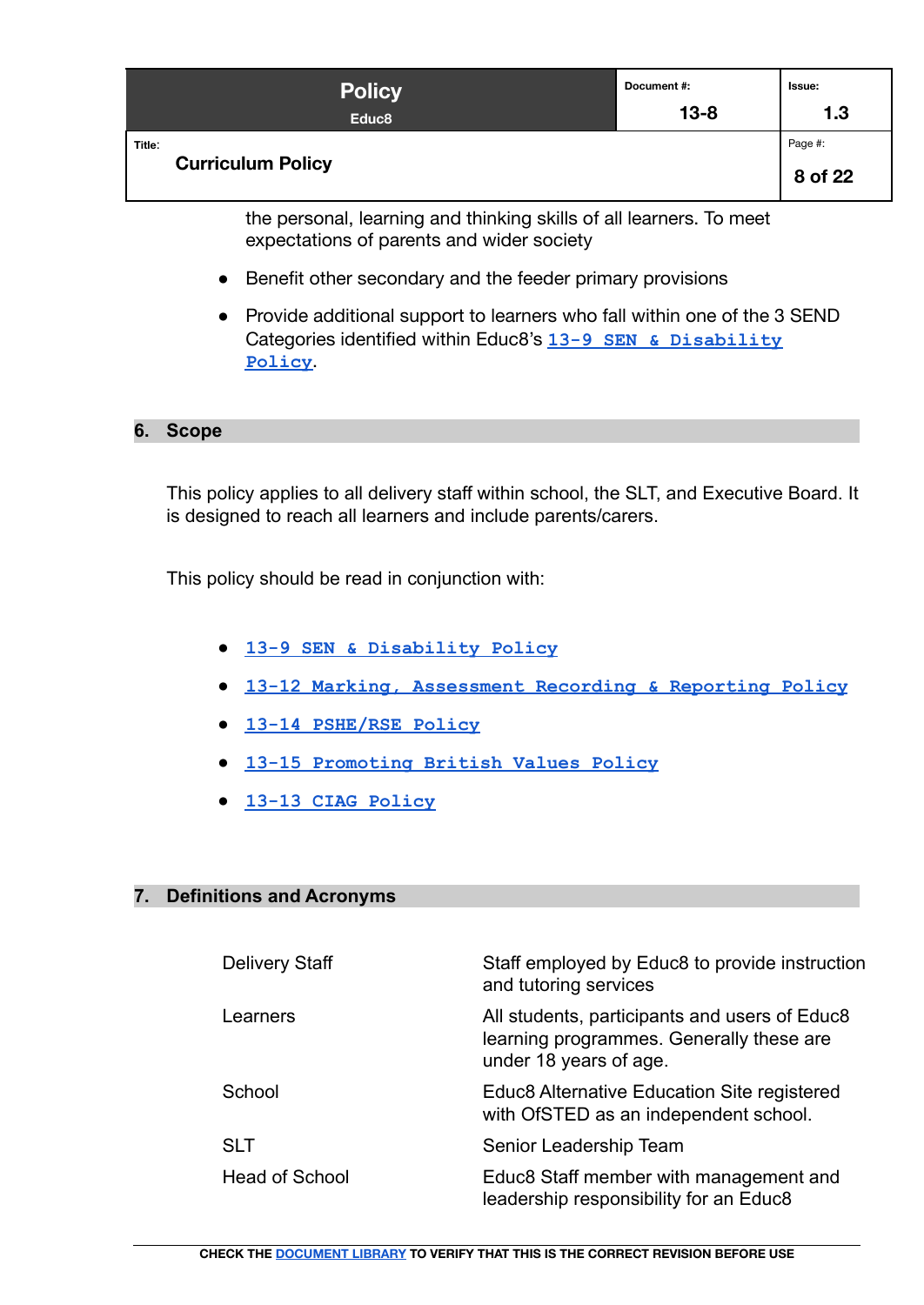|        | <b>Policy</b>            |                                                                              | Document#: | Issue:  |
|--------|--------------------------|------------------------------------------------------------------------------|------------|---------|
|        | Educ <sub>8</sub>        |                                                                              | $13 - 8$   | 1.3     |
| Title: |                          |                                                                              |            | Page #: |
|        | <b>Curriculum Policy</b> |                                                                              |            | 9 of 22 |
|        |                          | <b>Alternative Education School</b>                                          |            |         |
|        | <b>Executive Board</b>   | Directors/Senior staff with Governance<br>responsibilities for the school(s) |            |         |
|        | <b>CPD</b>               | <b>Continued Professional Development</b>                                    |            |         |
|        | FE                       | <b>Further Education</b>                                                     |            |         |

# <span id="page-8-0"></span>**8. Policy**

# <span id="page-8-1"></span>**8.1 Curriculum Aims**

The curriculum should inspire and challenge all learners and prepare them for the future. Our aim is to develop a coherent curriculum that builds on young people's experiences in their main school phase and that helps them become successful learners, confident individuals and responsible citizens.

Our curriculum promotes the spiritual, moral, social and cultural development of pupils:

#### Spiritual Development

During the range of activities on offer to learners at Educ8, learners can develop a sense of enjoyment and fascination in learning about themselves, others and the world around them. Learners are consistently encouraged to use their imagination and creativity in their learning and showcase a willingness to reflect on their own, and others, experiences.

#### Moral Development

Educ8 helps learners understand and follow school and class rules, and understand their responsibilities within society. This helps them understand the difference between good and bad choices, and between right and wrong. It helps them understand the consequences of their actions both positively and negatively.

# Social Development

Learners at Educ8 use a range of social skills in different contexts, including working and socialising with learners and staff members from different religious, ethnic and socio-economic backgrounds. This promotes a willingness to participate in a variety of social settings, cooperating well with others, and being able to resolve conflicts effectively. It also encourages an interest in, and understanding of, the way communities and societies function at a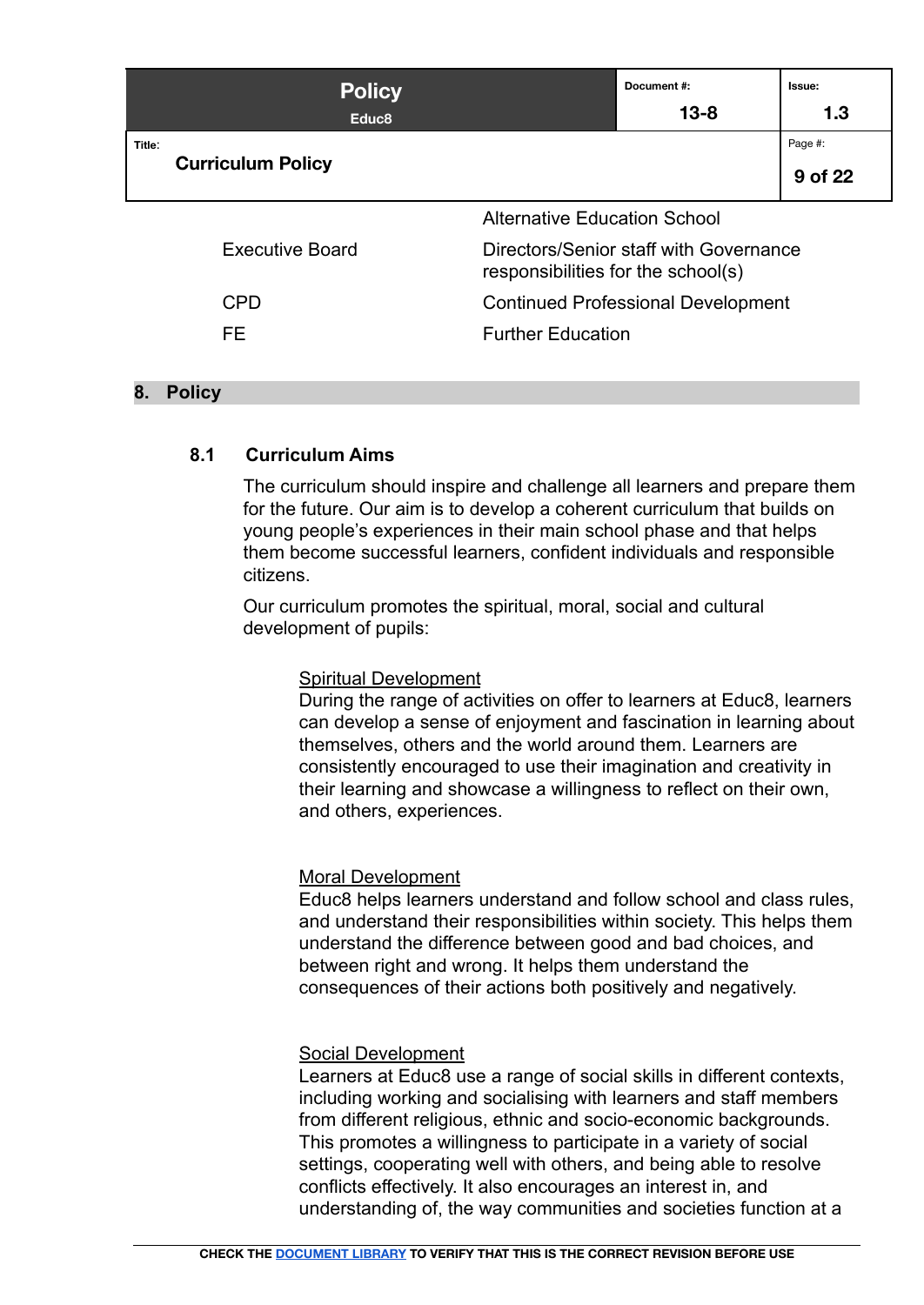| Policy                             | Document#: | Issue:              |
|------------------------------------|------------|---------------------|
| Educ <sub>8</sub>                  | $13 - 8$   | 1.3                 |
| Title:<br><b>Curriculum Policy</b> |            | Page #:<br>10 of 22 |

variety of levels. Learners also develop their friendship and social mixing through group discussions, role plays and debates.

#### Cultural Development

Educ8 provides opportunities and exposes learners to conversations and topics that will help to develop positive attitudes towards different religious, ethnic and socio-economic groups in the local, national and global communities.

Educ8's curriculum aims are:

- Have learners at its heart, putting their interests above those of the provision
- Be holistic in nature
- Be fit for purpose and offer differentiation
- Be a centre of excellence in learning and teaching
- Prepare all learners for a successful adult, working life in a 21st century global society
- Achieve and then exceed national standards in achievement, attainment and progression
- Be committed to excellence and continuous improvement
- Nurture the talents of all and celebrate success
- Work with schools to ease transition of the timetable and work with local secondary provisions and FE colleges to ease transition to those moving onto the next phase of their education
- Promote SMSC development
- Involve the community
- Involve parents/carers
- Be a learning environment that above all else, is inspiring
- Promote and support key fundamental British values
	- Democracy
	- Individual liberty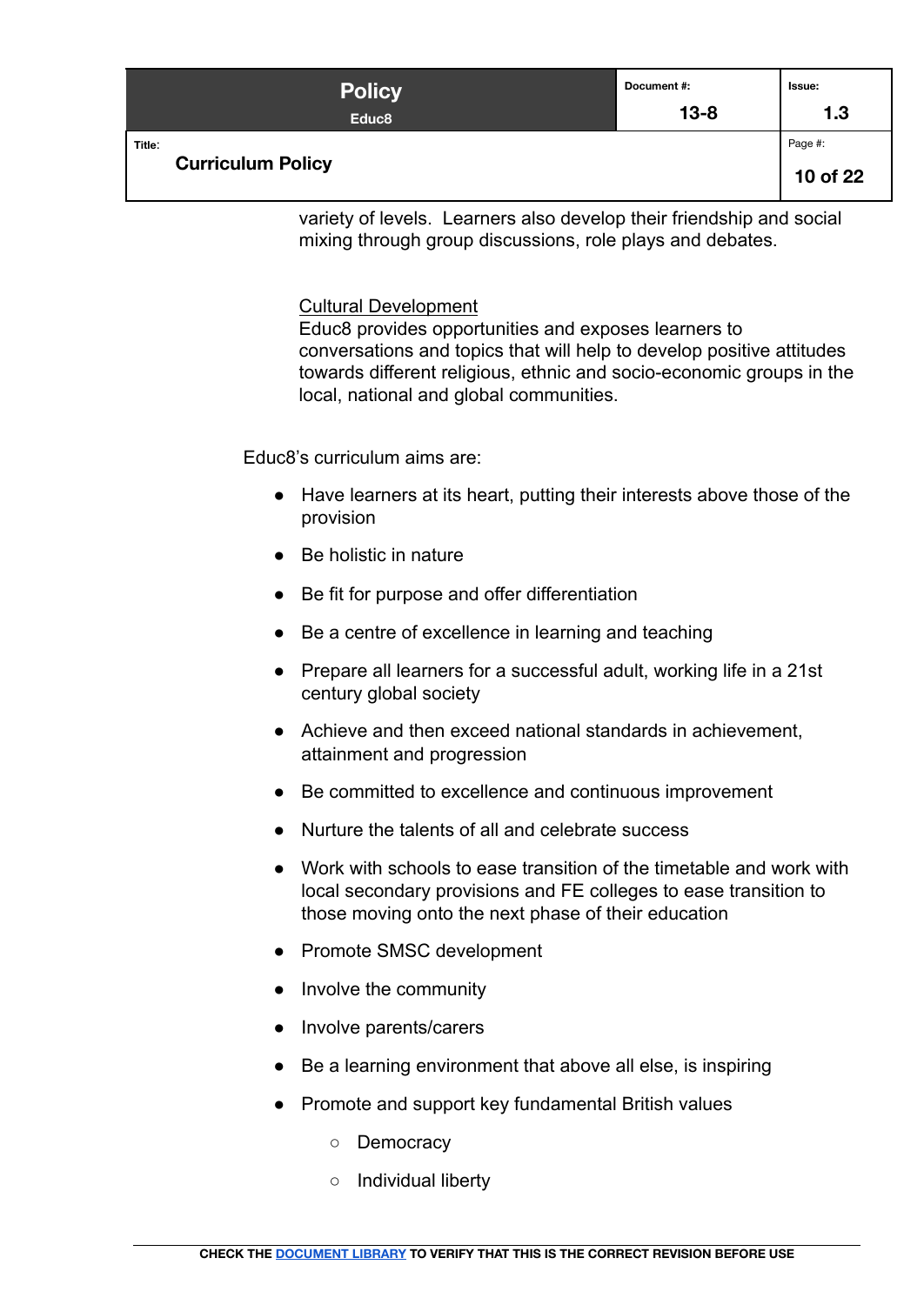| <b>Policy</b>                      | Document #: | Issue:              |
|------------------------------------|-------------|---------------------|
| Educ <sub>8</sub>                  | $13 - 8$    | 1.3                 |
| Title:<br><b>Curriculum Policy</b> |             | Page #:<br>11 of 22 |

- Rule of law
- Mutual respect and tolerance of those with different faiths and beliefs**.**

<span id="page-10-0"></span>The curriculum should therefore help young people to:

- Achieve high standards and make good/excellent progress
- Enable those not achieving age-related expectations to narrow the gap and catch up with their peers
- Move towards enabling learners to more easily progress based on ability not age and to be able to enter learners for public examinations when they are ready rather than dictated by age
- Have and be able to use high quality personal, learning and thinking skills and become independent learners
- Have and be able to use high quality functional skills, including key literacy, numeracy and ICT skills
- Be challenged and stretched to achieve their potential
- Enable pupils to develop their self knowledge, Self esteem and self confidence.
- Enjoy and be committed to learning, to 16 and beyond
- Value their learning outside of the curriculum and relate to the taught curriculum.
- Develop knowledge and understanding in non academic terms which will enable them to play a confident and informed role in society.
- Develop a culture that is built upon freedom and equality, where everyone is aware of their rights and responsibilities
- Ensure that learners are taught the value and reasons behind laws that govern and protect us, the responsibilities that this involves and the consequences when laws are broken.
- Helps learners to know, understand and exercise their rights and personal freedoms and are advised on how to exercise these safely.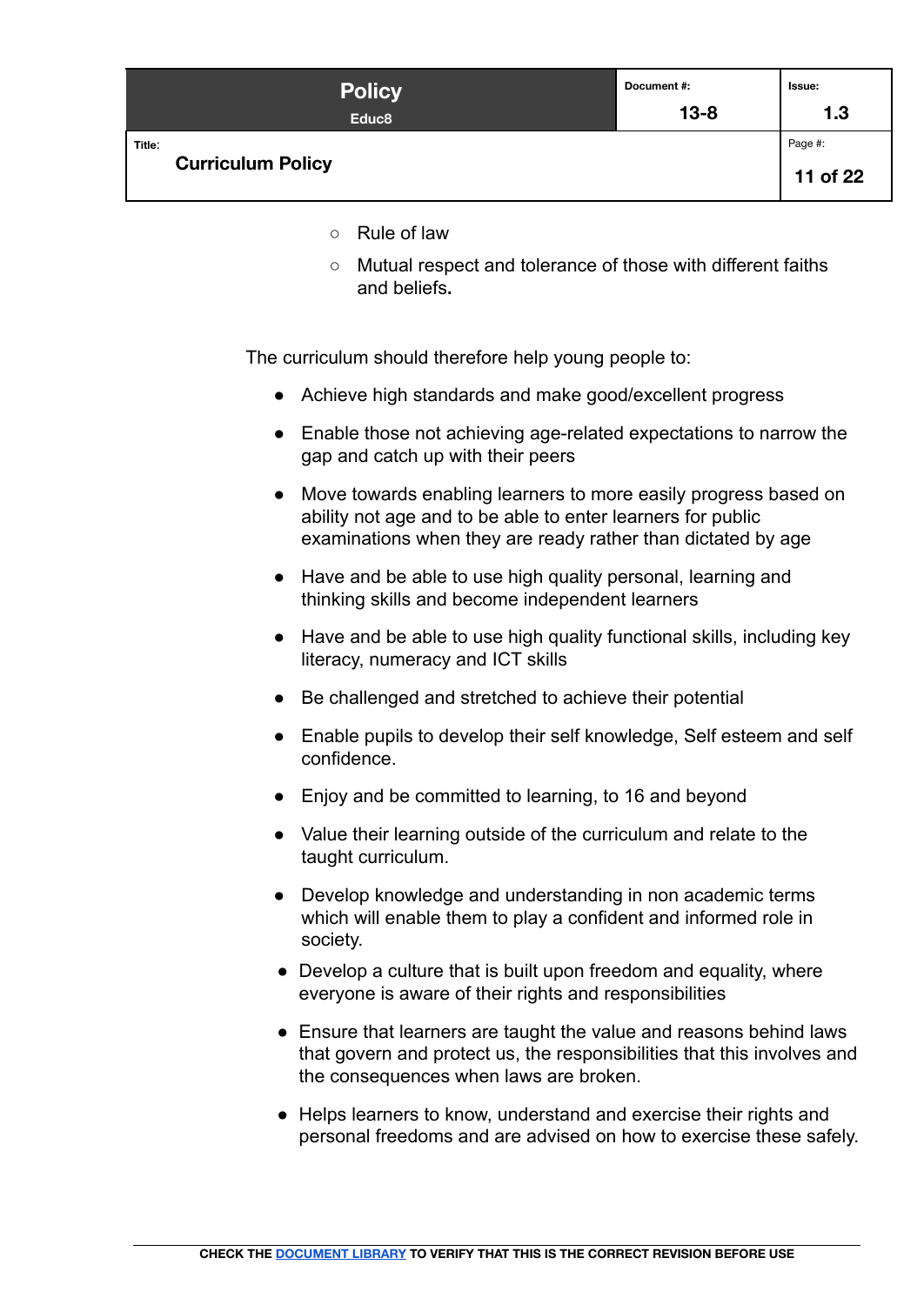| <b>Policy</b>                      | Document#: | Issue:              |
|------------------------------------|------------|---------------------|
| Educ <sub>8</sub>                  | $13 - 8$   | 1.3                 |
| Title:<br><b>Curriculum Policy</b> |            | Page #:<br>12 of 22 |

- Ensures that mutual respect is embraced throughout the curriculum by providing the opportunity for learners to express their views in a safe environment.
- To ensure the learners are equipped with the ability to understand their place in a culturally diverse society and by giving the opportunities to experience such diversity within the school community.
- Ensure the curriculum is accessible and appropriate to the learners age range regardless of there
- Ensure all learners are treated equally and fairly regardless of Age, Race, Religion, Sex, Sexual orientation and disability.

To enable this Educ8 will ensure that the curriculum:

- Leads to qualifications that are of worth for employers and for entry to A-Levels, International Baccalaureate and vocational courses
- Fulfils statutory requirements
- Provides equal access for all learners to a full range of learning experiences beyond statutory guidelines
- Helps learners develop lively, enquiring minds, an ability to question and argue rationally and an ability to apply themselves to tasks and physical skills
- Fosters teaching styles which will offer and encourage a variety of relevant learning opportunities
- Focuses on the core skills of numeracy and literacy and develops the personal, learning and thinking skills of all learners
- Meets the expectations of parents/carers and wider society
- Provides additional support to learners who fall within one of the 3 SEND Categories identified within Educ8's SEND Policy.
- Provides a robust induction process that allows educ8 to identify baseline levels of Maths and English through initial assessment and diagnostic assessments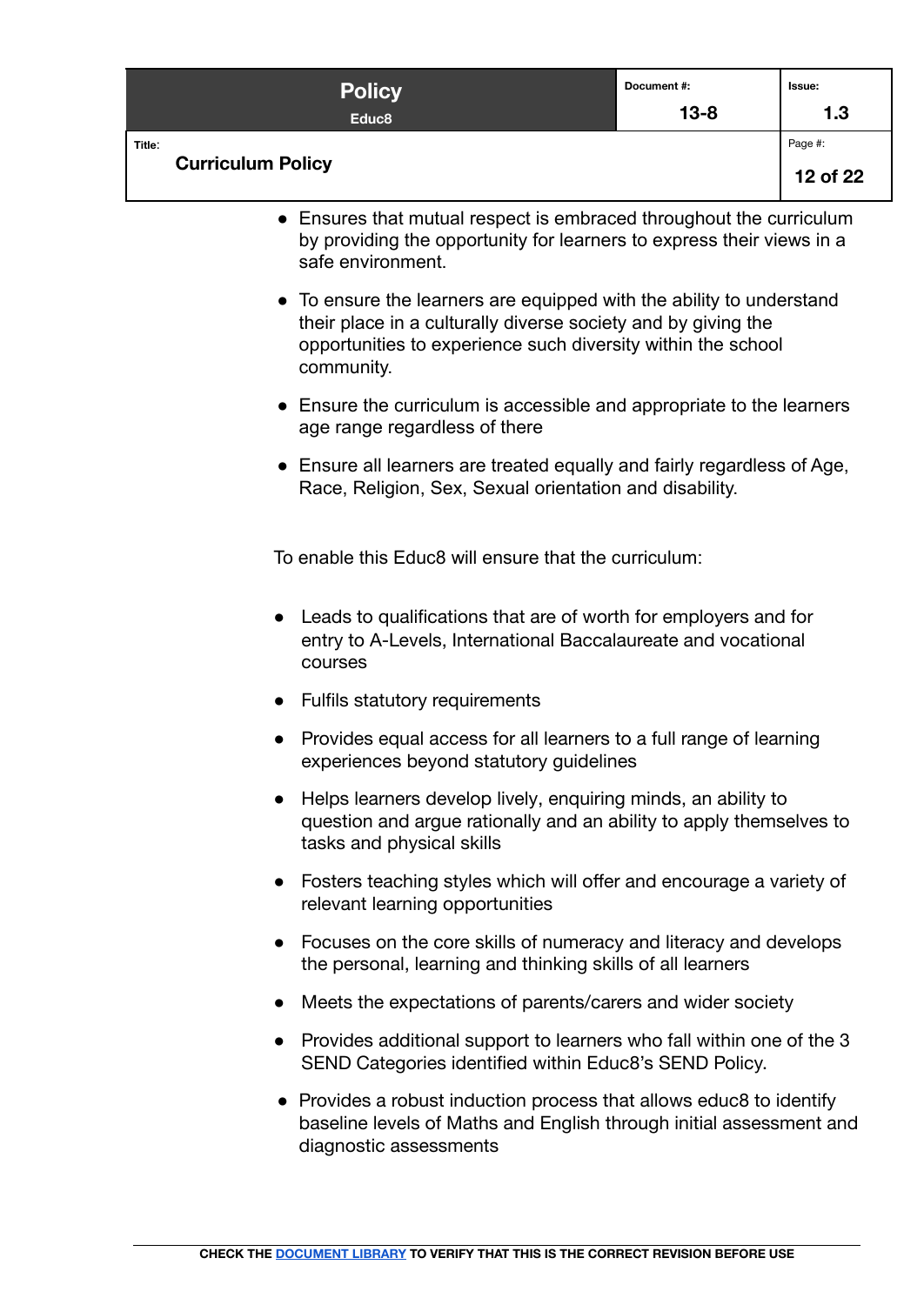| <b>Policy</b>                      | Document #: | Issue:              |
|------------------------------------|-------------|---------------------|
| Educ <sub>8</sub>                  | $13 - 8$    | 1.3                 |
| Title:<br><b>Curriculum Policy</b> |             | Page #:<br>13 of 22 |

- To provide learners with a bespoke individual Learning Plan for Maths and English after Initial assessment and diagnostic assessment has been completed.
- Tutors and support staff will encourage the promotion of Key british values through planning, delivery and reflection across all subjects.
- Fully embeds ICT, Creative, Human and Social elements throughout learning opportunities

# <span id="page-12-0"></span>**8.2 Equality and Diversity**

The Equality Act became law in 2010. It covers everyone in Britain and protects people from discrimination, harassment and victimisation.

Everyone in Britain is protected and this is because the Equality Act protects people against discrimination because of the protected characteristics that we all have.

Under the Equality Act, there are nine protected characteristics:

- Age
- Disability
- Gender reassignment
- Race
- Religion or belief
- Marriage or civil partnership
- Sex
- Sexual orientation
- Pregnancy and maternity

Educ8 will ensure that all learners have access to the full curriculum regardless of the above.

Further information can be obtained by referring to Educ8's policies: **[3](https://docs.google.com/document/d/1Q4W0hBw-4ncleQ1RCMhjJGu0Ri7RwXsV4omTMNZ4EXY/edit) [Equality](https://docs.google.com/document/d/1Q4W0hBw-4ncleQ1RCMhjJGu0Ri7RwXsV4omTMNZ4EXY/edit)** and **[3-1 Diversity](https://docs.google.com/document/d/1-MLCsTWo6pGJ_BZ0s4lE_RXCpSWvMEcu235v5aBB5mA/edit#)**.

<span id="page-12-1"></span>8.2.1 Embedding Protected Characteristics

Embedding the protected characteristics into Educ8 ethos promotes:

● Self-esteem, self-knowledge and self-confidence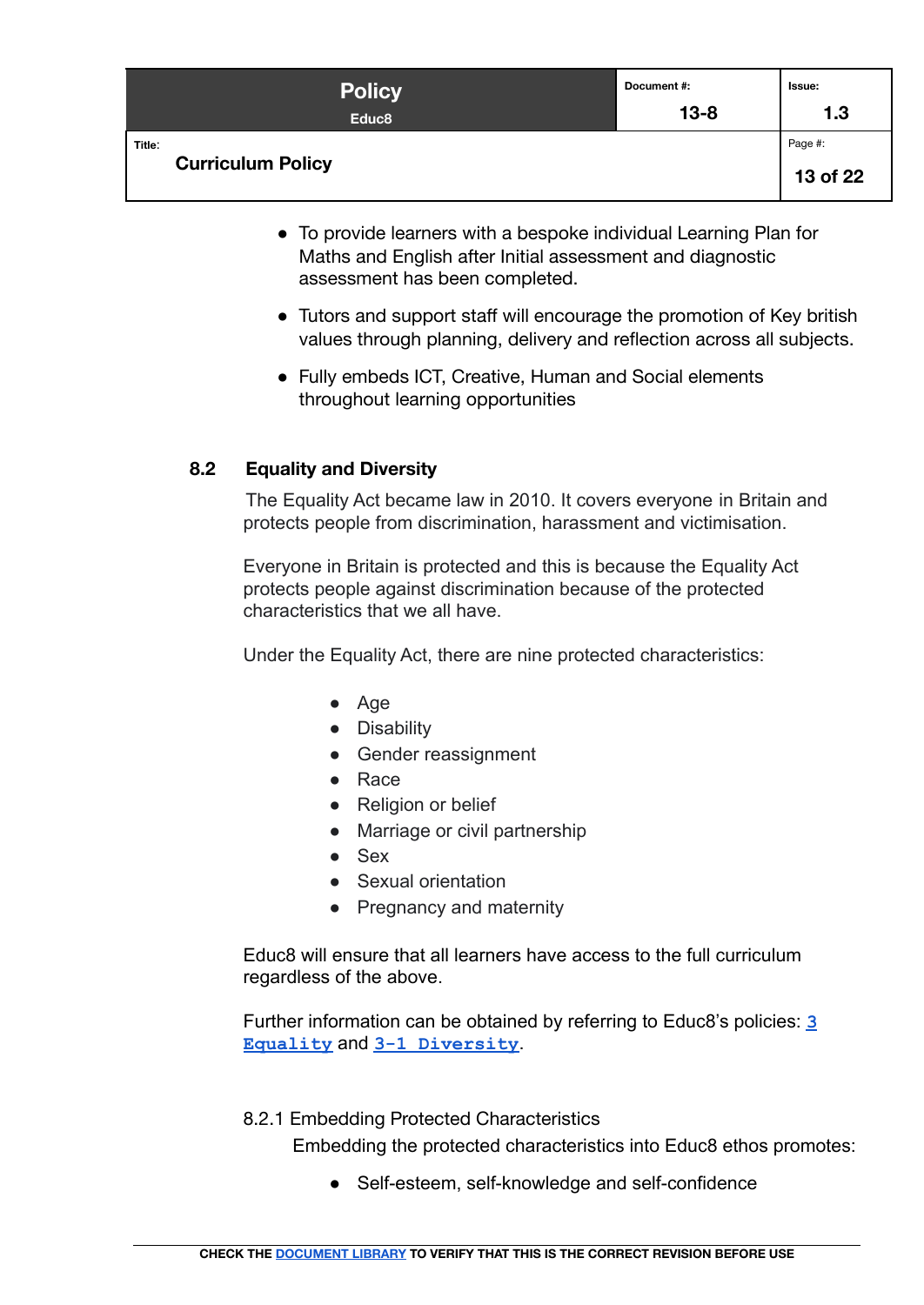| <b>Policy</b>                      | Document #: | Issue:              |
|------------------------------------|-------------|---------------------|
| Educ <sub>8</sub>                  | $13 - 8$    | 1.3                 |
| Title:<br><b>Curriculum Policy</b> |             | Page #:<br>14 of 22 |

- Respect for democracy and support for participation in the democratic process
- Acceptance of responsibility for the learners own behaviour
- Respect for their own and other cultures
- Understanding of how learners can contribute positively to school and home life and to the lives of those living and working in the local community.
- An understanding of how citizens can influence decision-making through the democratic process
- An appreciation that living under the rule of law protects individual citizens and is essential for their wellbeing and safety

# <span id="page-13-1"></span><span id="page-13-0"></span>**8.3 Roles and Responsibilities**

- 8.3.1 The **Executive Board** will ensure that:
	- It considers the advice of the SLT when approving this curriculum policy and when setting statutory and non-statutory targets
	- Progress towards annual statutory targets is monitored
	- It contributes to decision making about the curriculum
- <span id="page-13-2"></span>8.3.2 The **Quality Assurance Manager** will ensure that:
	- They have oversight of curriculum structure and delivery
	- Detailed and up-to-date schemes of work are in place for the delivery of courses from Years 9-11
	- Schemes of work are monitored and reviewed on a regular basis
	- Levels of attainment and rates of progression are discussed with HOS on a regular basis and that actions are taken where necessary to improve these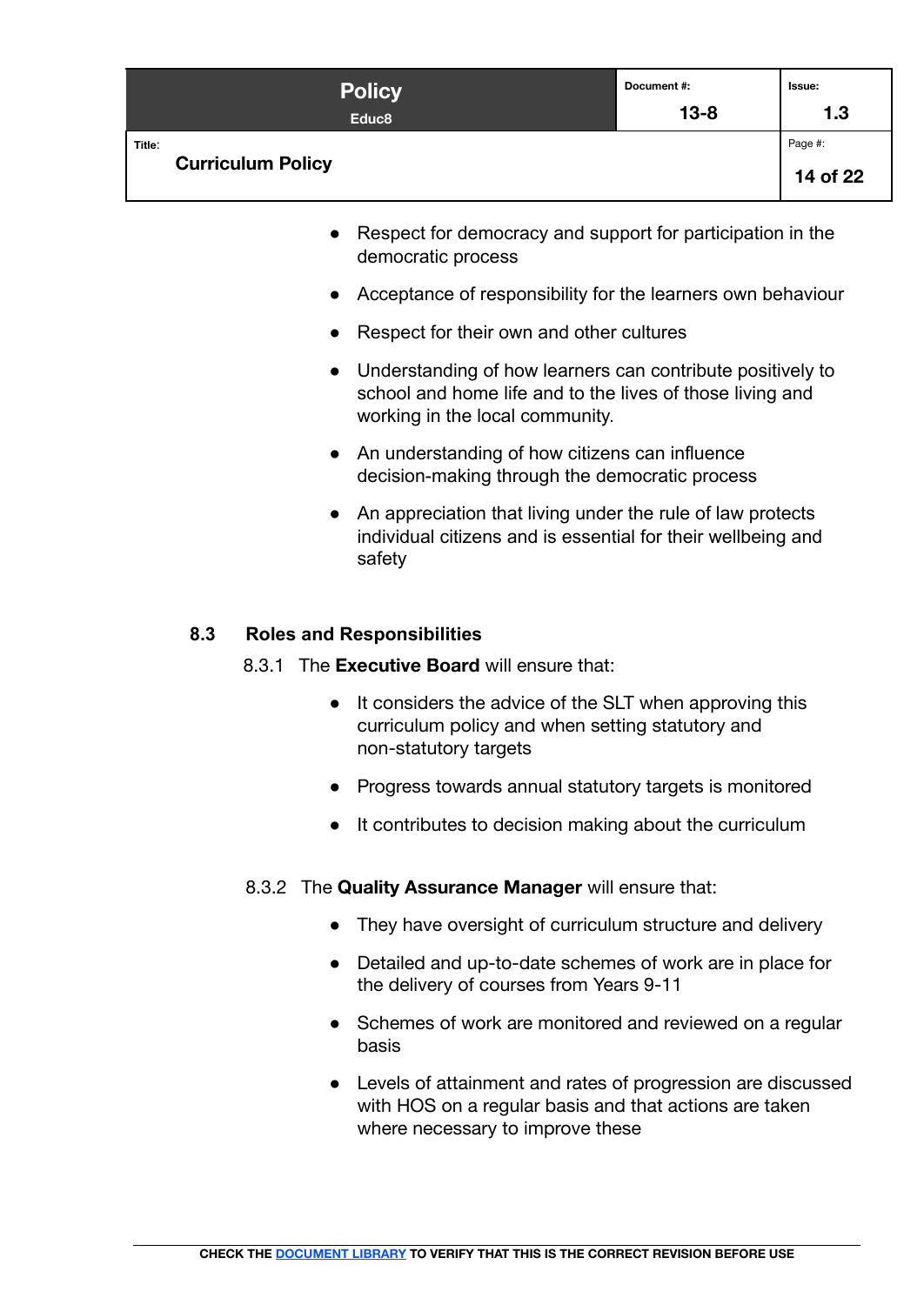| <b>Policy</b>                      | Document #: | Issue:              |
|------------------------------------|-------------|---------------------|
| Educ <sub>8</sub>                  | $13 - 8$    | 1.3                 |
| Title:<br><b>Curriculum Policy</b> |             | Page #:<br>15 of 22 |

<span id="page-14-0"></span>8.3.3 The **SLT** will ensure that:

- All statutory elements of the curriculum, and those subjects which the provision chooses to offer, have aims and objectives which reflect the aims of the provision and indicate how the needs of individual learners will be met. This will include how the subject will be taught and assessed
- The time allocated for teaching the curriculum is adequate and is reviewed by the Executive Board annually
- Ensure that excellent communication between the referrer, learner and parent is met.
- The procedures for assessment meet all legal requirements and learners and their parents/carers receive information to show how much progress the learners are making and what is required to help them improve
- The SLT and Executive Board is fully involved in decision making processes that relate to the breadth and balance of the curriculum
- The Executive Board is advised on statutory targets in order to make informed decisions

# <span id="page-14-1"></span>8.3.4 The **Executive Head** and **Quality Assurance Manager** will ensure that:

- Long term planning is in place for all courses. Delivery sheets are used for all subjects which contain curriculum detail on: Curriculum plan year 1 and 2, Schemes of work, lesson plans, context, expectations, key skills, learning objectives, Learning Aims, learning outcomes, Individual Learning Objectives, learning activities, differentiation and resources
- There is consistency in terms of curriculum delivery. Schemes of work should be in place and be used by all staff delivering a particular course
- Appropriate awarding bodies and courses are selected so that they best meet the learning needs of our learners
- Where necessary and appropriate combination of qualifications or alternative qualifications can be offered which best suit the needs of learners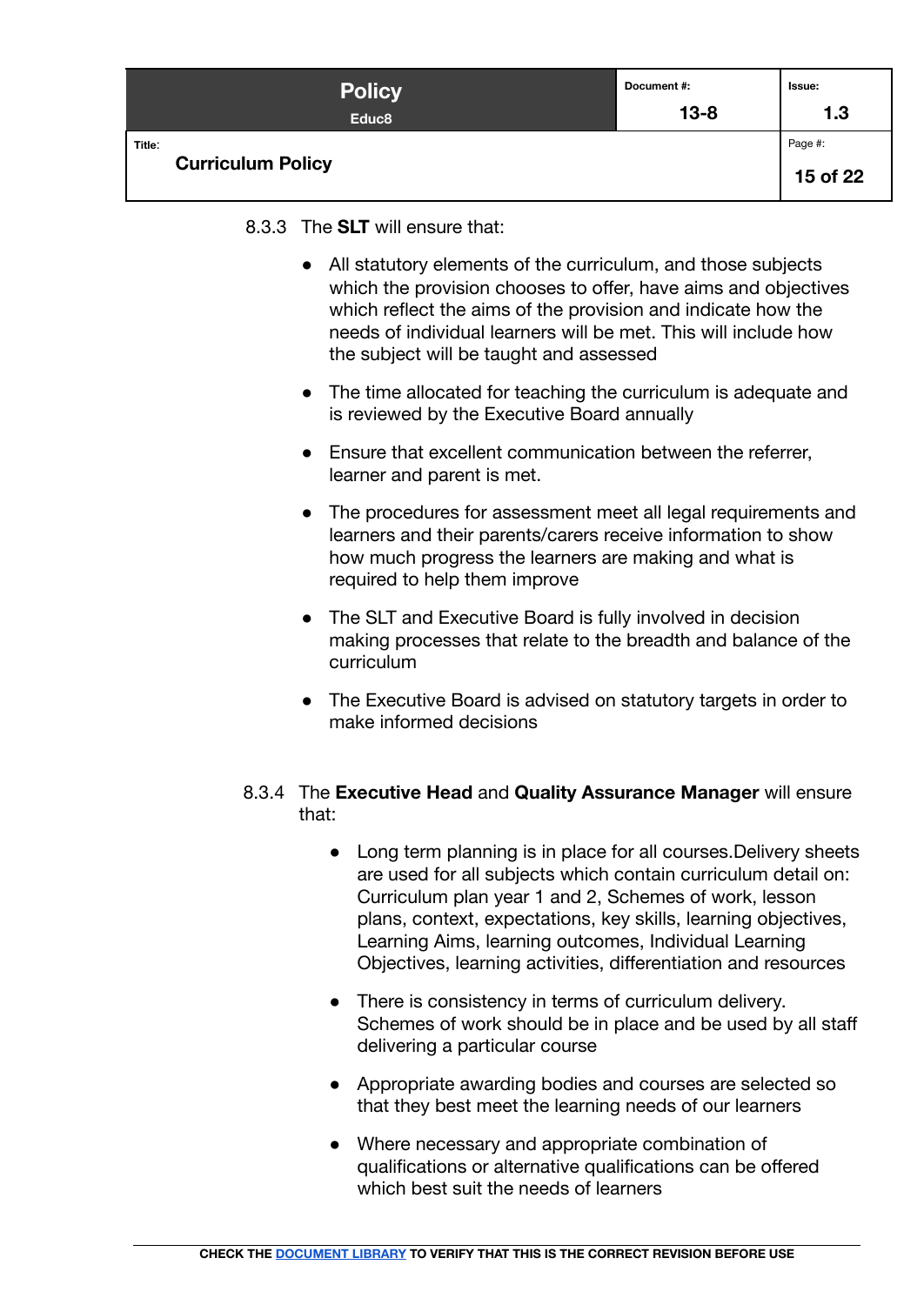| <b>Policy</b>                      | Document #: | Issue:              |
|------------------------------------|-------------|---------------------|
| Educ <sub>8</sub>                  | $13 - 8$    | 1.3                 |
| Title:<br><b>Curriculum Policy</b> |             | Page #:<br>16 of 22 |

- Assessment is appropriate to the course and the learners following particular courses. There should be consistency of approach towards assessment
- They keep the Quality Assurance Manager (Curriculum) and the SLT informed of proposed changes to curriculum delivery.
- All relevant information/data is shared with the Quality Assurance Manager. This includes meeting deadlines related to exam entries etc.
- Learner performance data is reviewed on a regular basis to ensure that any necessary changes in terms of curriculum delivery are planned and carried out in a timely fashion
- They share best practice with other colleagues in terms of curriculum design and delivery
- Oversee CPD needs with regard to curriculum planning and delivery with their area of responsibility
- Report and monitor progress around learners social, emotional and behavioural development

# <span id="page-15-0"></span>8.3.5 **Head of Schools, Subject leads and Tutors** will:

- Ensure that the provision's curriculum is implemented in accordance with this policy
- Keep up to date with developments in their subjects
- Have access to, and be able to interpret, data on each learner to inform the design of the curriculum in order that it best meets the needs of each cohort of learners
- Share and exchange information about best practice amongst their colleagues in different provisions and through external networks, resulting in a dynamic and relevant curriculum
- Participate in high quality professional development, working with other teachers to develop their skills in understanding the learning needs of their learners and how best to address those needs and engage them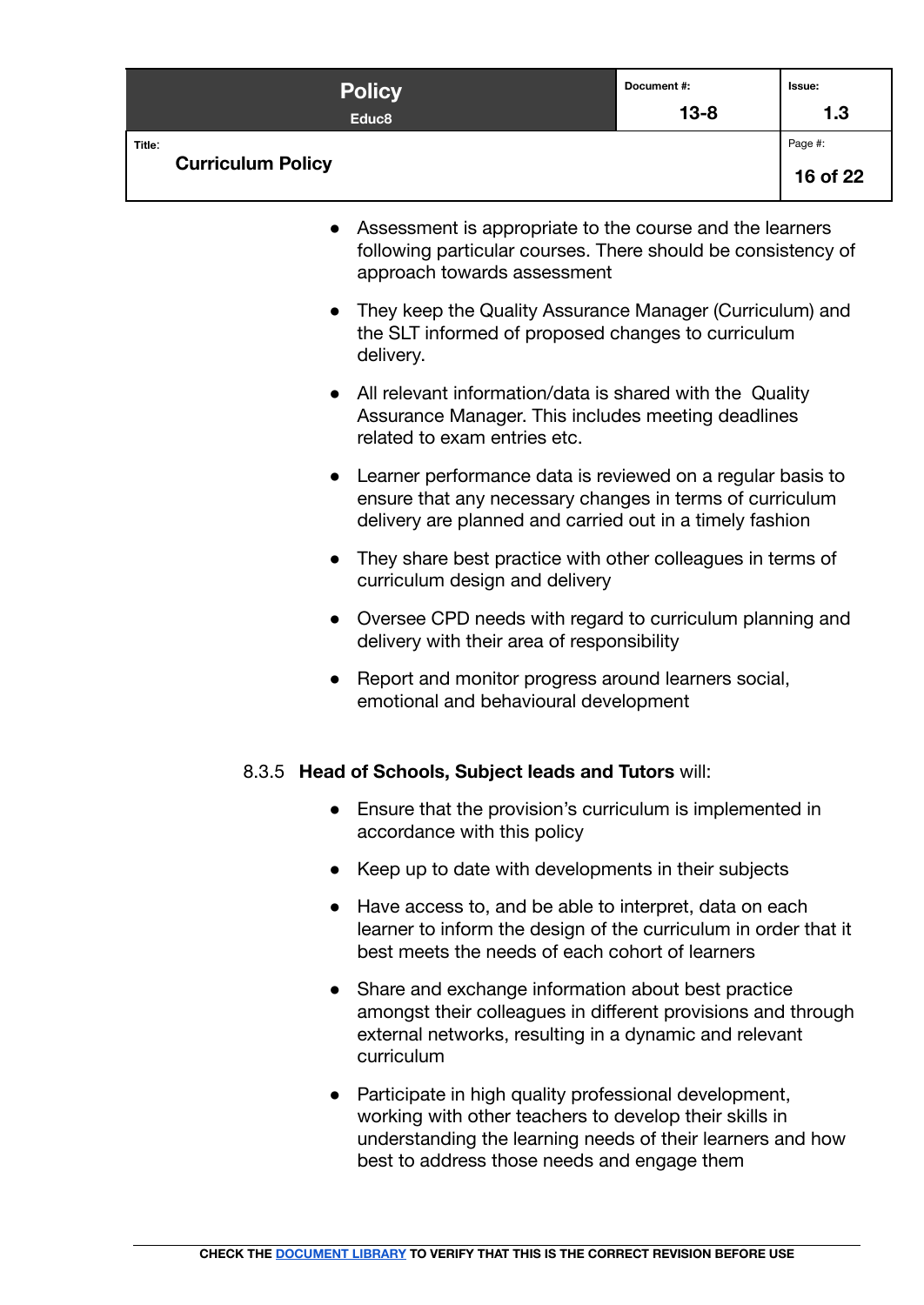| <b>Policy</b>                      | Document #: | Issue:              |
|------------------------------------|-------------|---------------------|
| Educ <sub>8</sub>                  | $13 - 8$    | 1.3                 |
| Title:<br><b>Curriculum Policy</b> |             | Page #:<br>17 of 22 |

- Work in partnership with other agencies to provide an appropriate range of curriculum opportunities.
- To plan and support the social, emotional and behavioural development of all learners

# <span id="page-16-0"></span>8.3.6 **Learners** will:

- Have their individual needs addressed, both within the provision and extending beyond the classroom into the family and community through a curriculum which offers breadth, support and challenge
- Be given additional support if they start to fall behind in their learning, helping them get back on track quickly
- Receive co-ordinated support to enable them to make the appropriate curriculum choices at Key Stages 4 and when they transition beyond that
- Receive individual support to help develop their social, emotional and behavioural development

# <span id="page-16-1"></span>8.3.7 **Parents/Carers** will:

- Be consulted about their children's learning and in planning their future education
- Be confident that their child is receiving a high quality education that is designed to meet their learning needs and which will equip them with the skills they need to thrive throughout their lives
- Be informed about the curriculum on offer and understand the rationale behind it.

# <span id="page-16-2"></span>**8.4 Curriculum Plans, Timetables, and Grouping**

Curriculum Plans (see **[D0089QT Exemplar Curriculum](https://docs.google.com/document/d/1XJpC4w51VNSZ5FJ65YaWt0-ys7WRT1wgGRNJVXQeuzU/edit) Plan**) and Timetables (see **[D0005QT Exemplar Timetable](https://docs.google.com/spreadsheets/d/1hiOYqOhI312oeUbT0F5Bi7ioTMCvcvMhXyqM7I0WOfM/edit)**) will be produced by Heads of Schools within the Summer Post Half Term each academic year.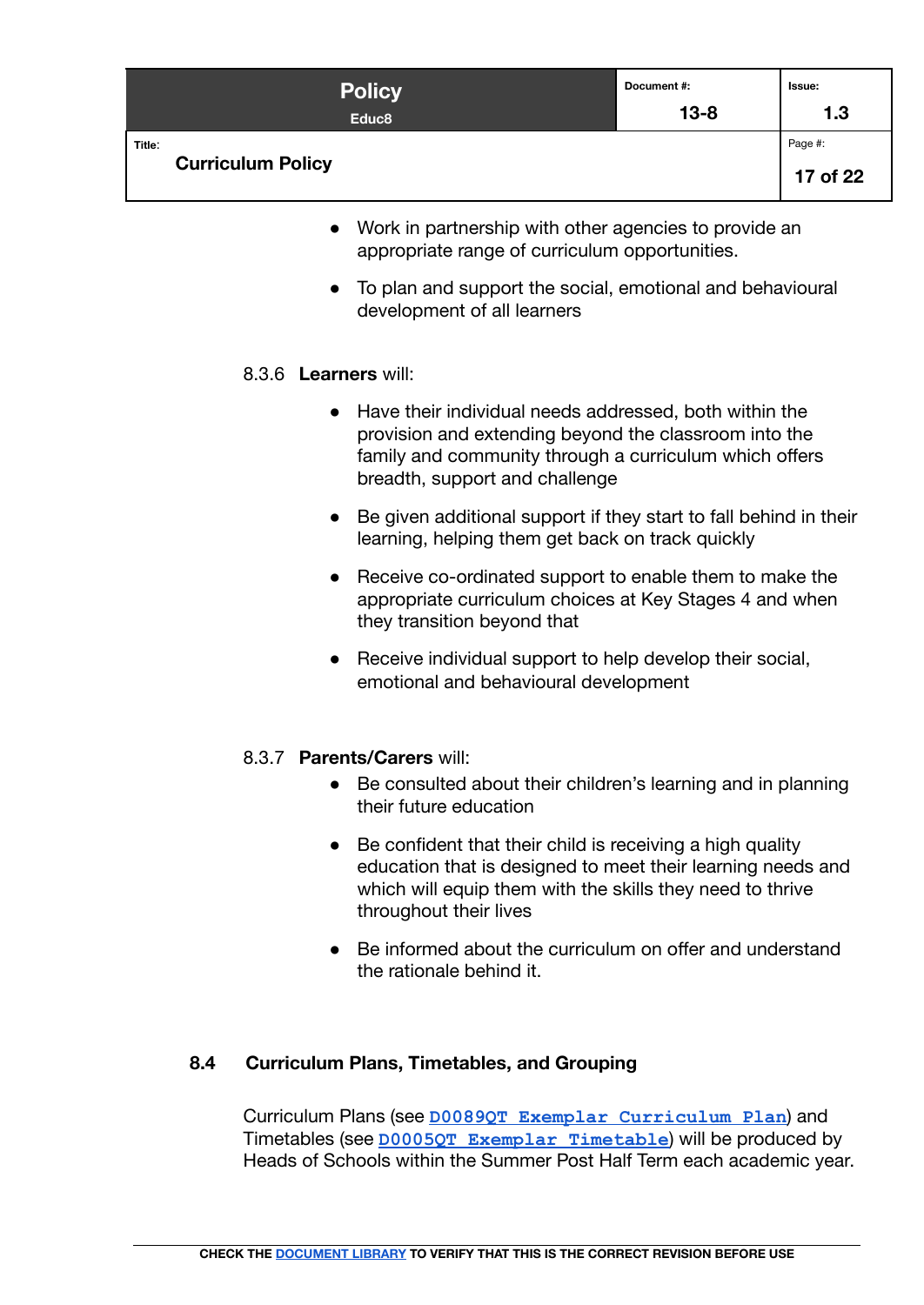| <b>Policy</b>                      | Document #: | Issue:              |
|------------------------------------|-------------|---------------------|
| Educ <sub>8</sub>                  | $13 - 8$    | 1.3                 |
| Title:<br><b>Curriculum Policy</b> |             | Page #:<br>18 of 22 |

These will be approved by the Deputy Executive Headteacher and confirmed by August of each year.

# <span id="page-17-0"></span>**8.4.1 Curriculum Plans**

Each Curriculum Plan must contain the following CORE curriculum areas:

- **PSHF**
- **English and Maths**
- **Vocational Carousel**
- Physical Education (PE)
- **Topic Learning**

In addition to the core curriculum each Curriculum Plan must also contain *relevant BTEC Vocational areas*.

Vocational areas are reviewed depending on the interest of the learners.

Four or less learners opting to study a vocational area is not considered viable and in those instances, may not be offered.

# <span id="page-17-1"></span>**8.4.2 Timetables**

Timetables must meet the following requirements:

- Cover 2 days (Day 1 Timetable & Day 2 Timetable)
- Each day should contain:
	- 1 Form period
	- Either 1 Topic lesson OR 1 PE lesson over the 2 days

Timetables must include the following lessons meeting the guidelines stipulated below as a minimum:

- Form time and Registration (30 minutes)
- PSHE (45 minutes)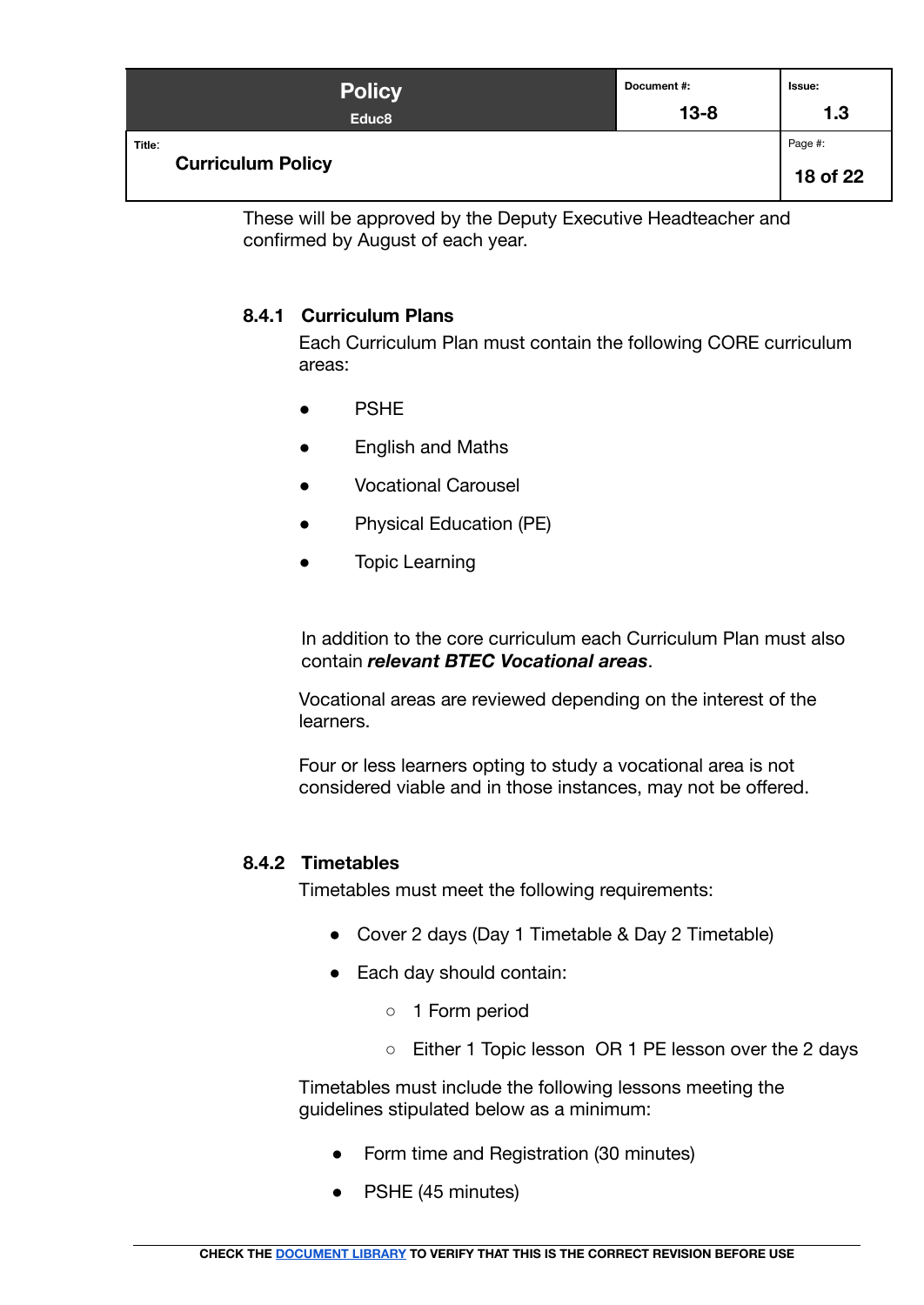| <b>Policy</b>                      | Document#: | Issue:              |
|------------------------------------|------------|---------------------|
| Educ <sub>8</sub>                  | $13 - 8$   | 1.3                 |
| Title:<br><b>Curriculum Policy</b> |            | Page #:<br>19 of 22 |

- English and Maths
- Vocational Carousel
- Physical Education (30 minutes)
- Topic Learning (40 minutes)
- **BTEC Vocational\***

*\*Schools may run multiple BTEC theory and practical lessons at the same time to cover a range of different vocational subjects.*

# <span id="page-18-0"></span>**8.4.2.1 Vocational Carousel**

All Learners at educ8 will study BTEC science through a topic based approach that links into Human and Social and there other BTEC vocational programmes of study.

Through Vocational Carousel learning learners will also cover mandatory units for BTEC:

- Being Organised
- Developing a personal progression plan
- Researching a Subject
- Working with Others

# <span id="page-18-1"></span>**8.4.2.2 Topic Learning**

Topic learning are thembed based lessons where learners will learn around a range of local, national and worldwide topics such as:

- Black History Month
- The Holocasut
- British parliament

All timetables must include topic learning. topic learning must include as a minimum :

- 1 worldwide awareness topic
- 1 National awareness topic
- 1 local awareness topic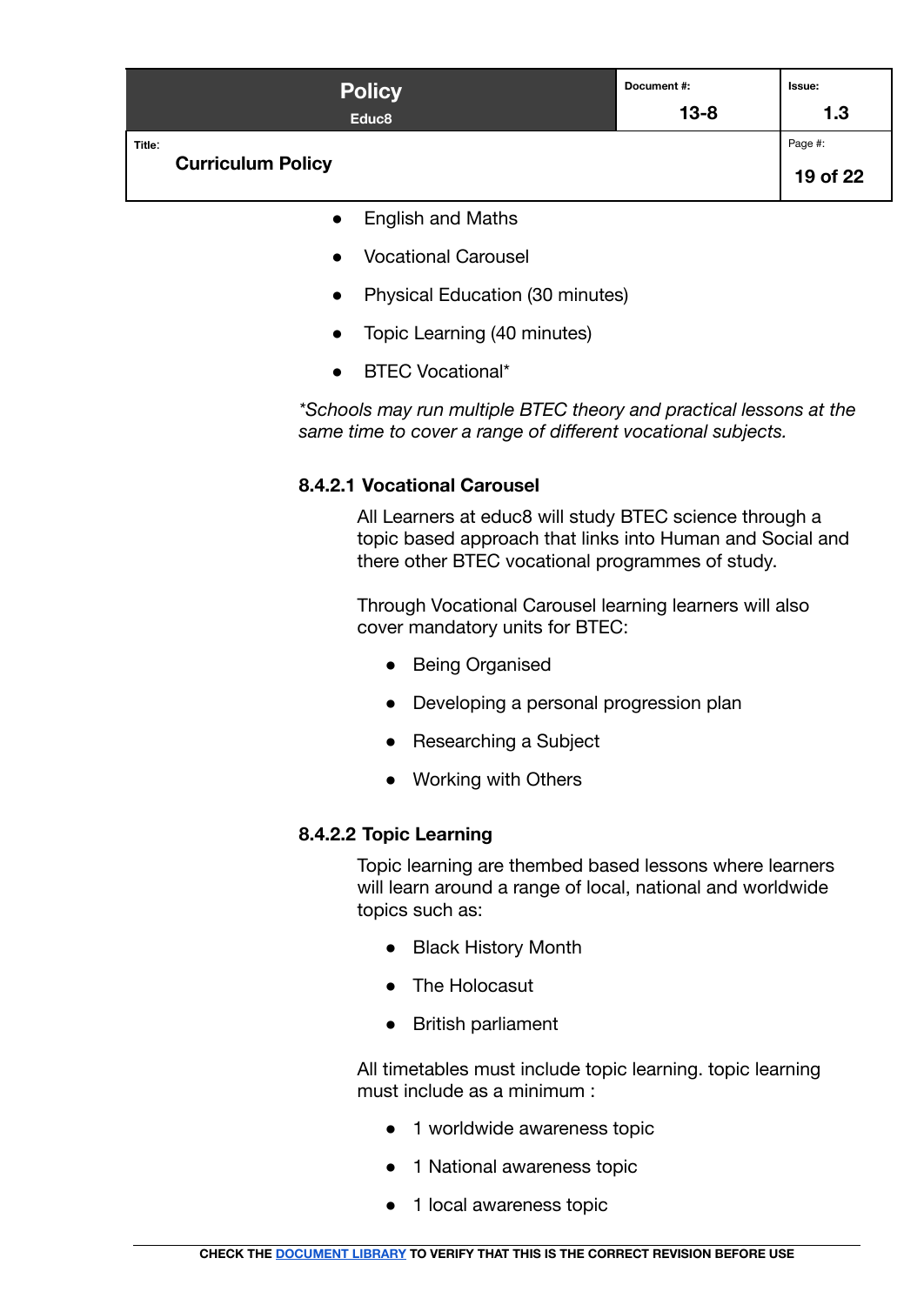| <b>Policy</b>                      | Document #: | Issue:              |
|------------------------------------|-------------|---------------------|
| Educ <sub>8</sub>                  | $13 - 8$    | 1.3                 |
| Title:<br><b>Curriculum Policy</b> |             | Page #:<br>20 of 22 |

All topic themes will embed:

- History
- ICT
- British Values
- SMSC
- Creative
- Human and Social

# <span id="page-19-0"></span>**8.4.2.3 Form Time**

All timetables must include Form Time, this will include:

- Registration
- Initial assessment and catch up time
- Tutorials
- Assemberly's

# <span id="page-19-1"></span>**8.4.3 Grouping**

The Educ8 curriculum is offered to learners in years 9, 10 and 11 and is based on a learner attending 2 days of education with Educ8.

Learners are grouped within the same class for all core subjects with the exception for PSHE/RSE.

When taking part in BTEC Vocational areas Learners are separated according to their personalised learning needs.

The table below shows the subjects offered for learners within years 9, 10 and 11 with period allocations.

|                      | Year 9  | Year 10 | Year 11 |
|----------------------|---------|---------|---------|
| <b>Core Subjects</b> | No. of  | No. of  | No. of  |
|                      | periods | periods | periods |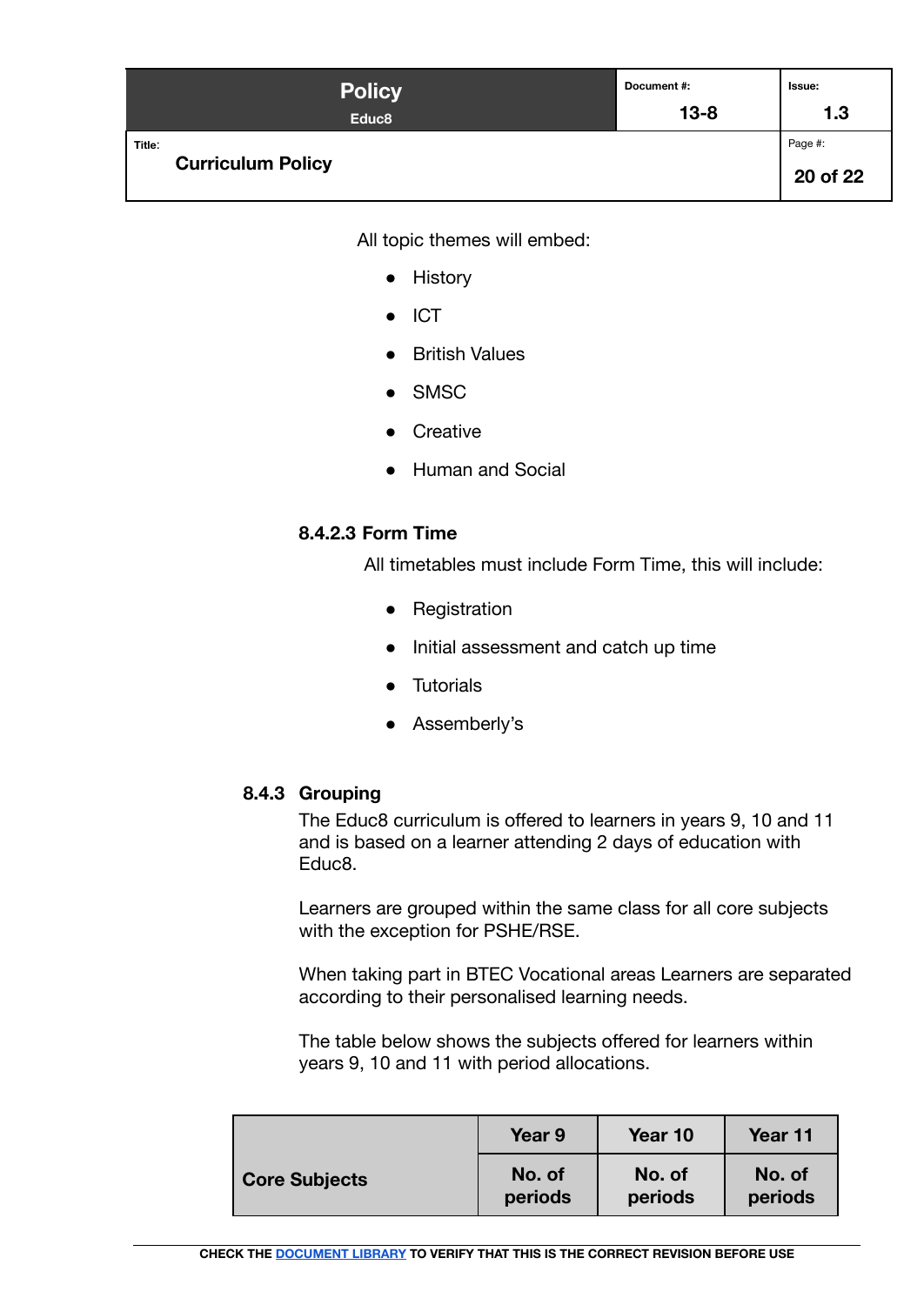| <b>Policy</b><br>Educ <sub>8</sub> |                          |                            |                | Document#:<br>$13 - 8$ |  |                     | Issue:<br>1.3 |  |
|------------------------------------|--------------------------|----------------------------|----------------|------------------------|--|---------------------|---------------|--|
| Title:                             | <b>Curriculum Policy</b> |                            |                |                        |  | Page #:<br>21 of 22 |               |  |
|                                    |                          | Form Time                  | $\overline{2}$ | $\overline{2}$         |  | $\overline{2}$      |               |  |
|                                    |                          | English                    | $\overline{2}$ | $\overline{2}$         |  | $\overline{2}$      |               |  |
|                                    |                          | <b>Maths</b>               | $\overline{2}$ | $\overline{2}$         |  | $\overline{2}$      |               |  |
|                                    |                          | PSHE/Citizenship/Careers   | $\overline{2}$ | $\overline{2}$         |  | $\overline{2}$      |               |  |
|                                    |                          | <b>Vocational Carousel</b> |                |                        |  |                     |               |  |
|                                    |                          | <b>Vocational Subject</b>  |                |                        |  |                     |               |  |
|                                    |                          | <b>Physical Education</b>  |                |                        |  |                     |               |  |
|                                    |                          | <b>Topic Learning</b>      |                |                        |  |                     |               |  |

# <span id="page-20-0"></span>**9. Metrics**

The Executive Board will receive an annual report from the SLT on:

- The standards reached in each subject compared with national and local benchmarks
- The standards achieved at the end of key stage 4 taking into account any important variations between groups of learners, subjects, courses and trends over time, compared with national and local benchmarks
- The number of learners for whom the curriculum was disapplied and the arrangements which were made.

# <span id="page-20-1"></span>**10. Quality Records**

The following Quality Records shall be generated and managed in accordance with Doc. 10:

| <b>Required Record</b>      | Custodian             |
|-----------------------------|-----------------------|
| <b>Completed Timetables</b> | <b>Head of School</b> |